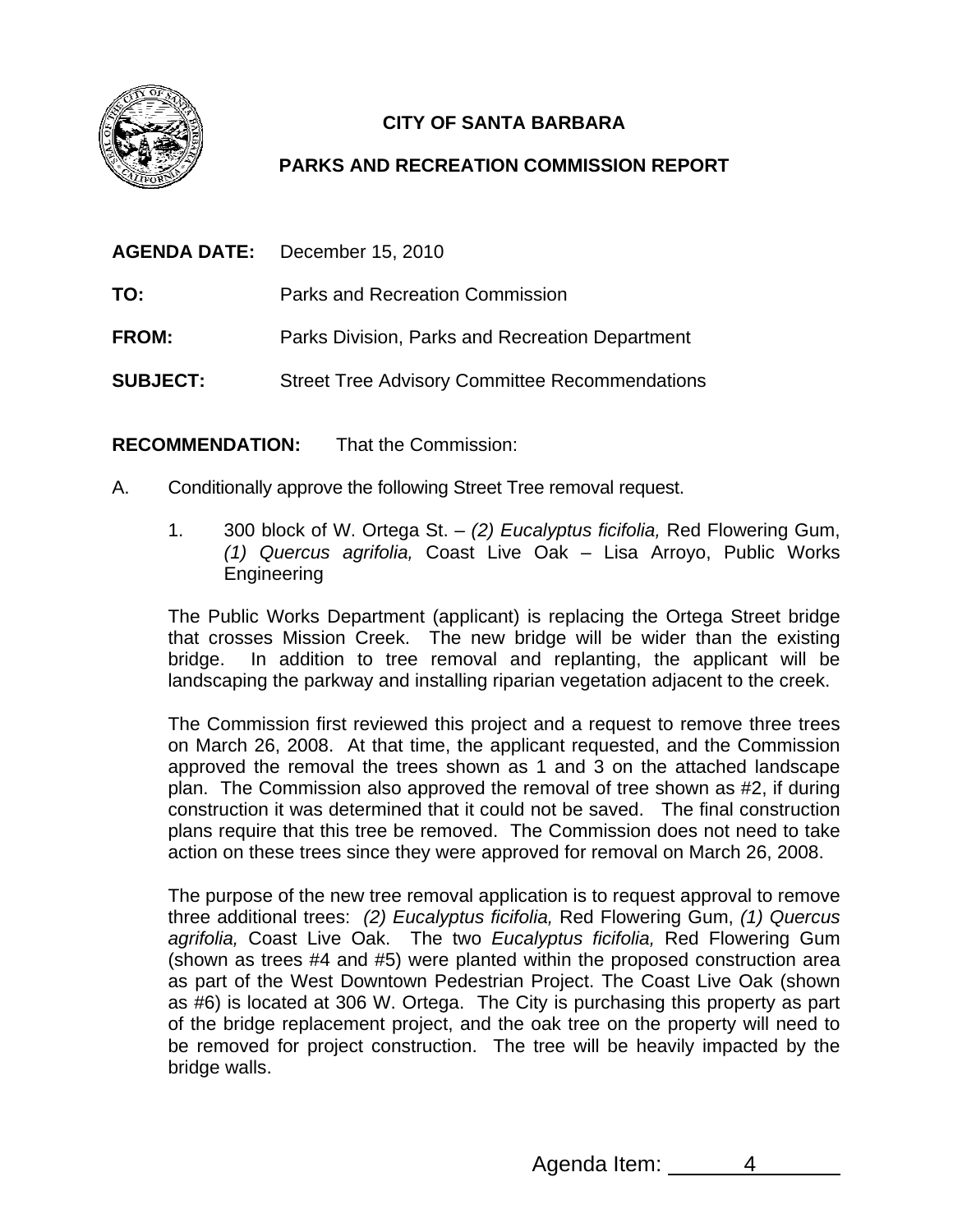Although the applicant proposed to box and re-install the two Red Flowering Gum trees, the Committee determined the trees would not likely survive boxing and re-installation. The Committee recommends that the Commission concur with the additional requests on the condition that rather than boxing and relocating trees numbered #4 and #5, new minimum 15-gallon Red Flowering Gum trees of 1.5" caliper be planted at the locations proposed by the applicant. The applicant will also replace trees numbered #1 and #2 with new minimum 15 gallon Red Flowering Gum trees of 1.5" caliper.

- B. Approve the following Set Back Tree removal request.
	- 1. 1637 Loma St. *Pinus halepensis,* Aleppo Pine Arbor Services

The Committee recommends that the Commission approve the removal. The Committee and staff determined this tree is too large for this location, other trees in the area provide ample shade, and the tree will get much larger than it is now causing significant damage.

- C. Deny the following Setback Tree removal request.
	- 1. 1704 Mission Ridge Rd. *Phoenix canariensis,* Canary Island Date Palm – Michael Cooper

The Committee recommends that the Commission deny the removal. The Committee and staff determined that the reasons provided by the applicant are not sufficient to justify removal.

- D. Approve the requests to designate the following species to the Street Tree Master **Plan** 
	- 1. Loma St. (all 3 blocks) add an alternate species

The Committee recommends that the Commission co-designate *Tabebuia chrysotricha,* Golden Trumpet Tree as an additional species.

2. 300 W. Calle Cesar Chavez – change the designated species

The Office of Katie O'Reilly Rogers submitted some suggestions to replace the designated species which are attached. The Committee recommends that the Commission change the designated species from *Magnolia 'Little Gem'*, Little Gem Magnolia, to *Magnolia grandiflora 'Samuel Sommers',* Samuel Sommers Magnolia as designated species.